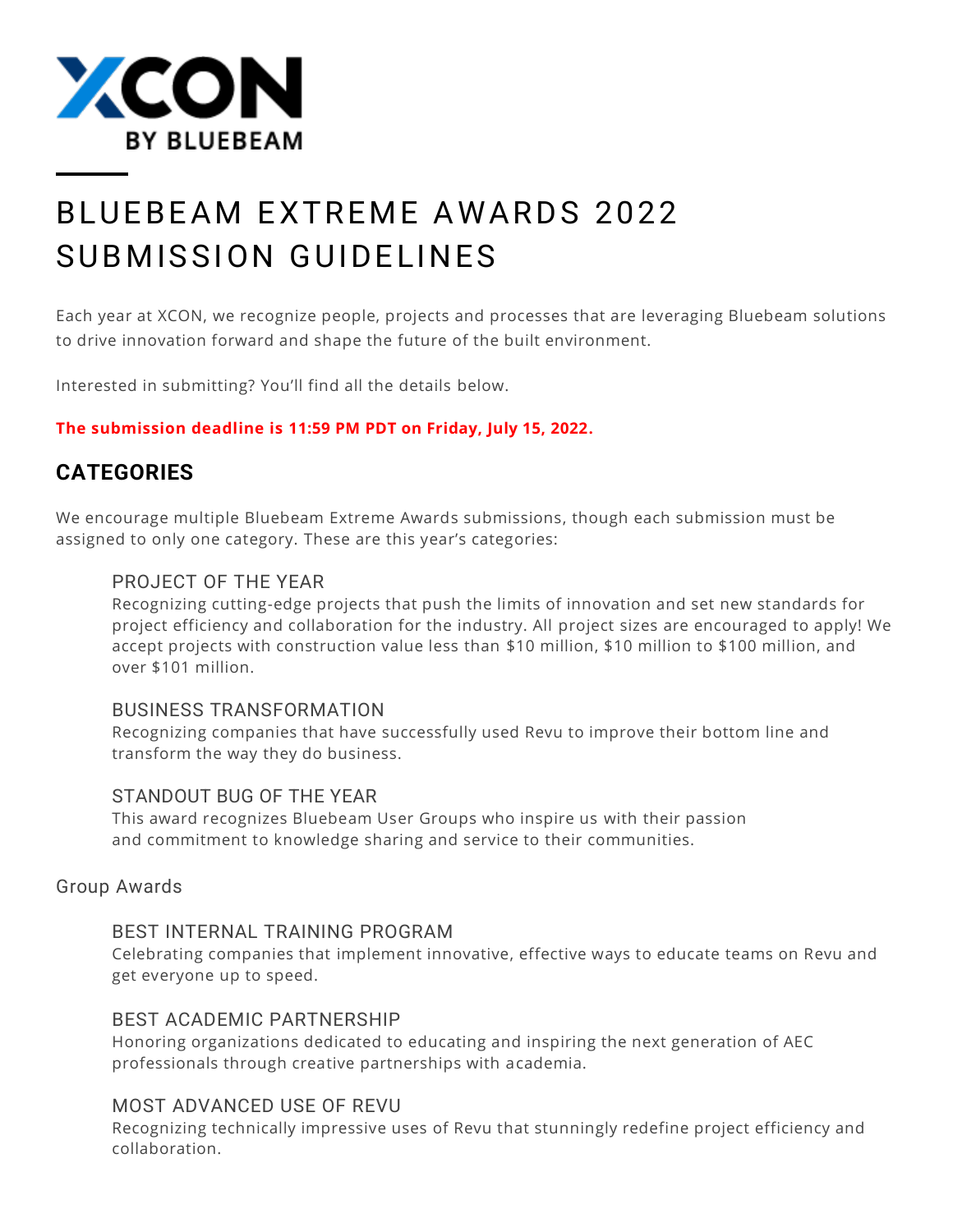# MOST COMPREHENSIVE USE OF REVU

Celebrating teams using Revu to get things done throughout the entire project lifecycle.

#### Individual Awards

### INNOVATOR OF THE YEAR

Honoring thinkers and doers who don't back down from a technical challenge and respond to complex problems with ingenious solutions.

#### BLUEBEAM CHAMPION

Celebrating power users whose knowledge and enthusiasm for all things Bluebeam inspires their teammates to build better together.

#### INDUSTRY VOICE

Honoring industry professionals who passionately and positively promote the construction industry and its progress via social media and other highly visible, influential platforms.

Group or Individual Awards

#### BUILDING OUR FUTURE

Recognizing a company or person who actively makes investments in the construction industry's future by supporting industry exposure and skills development for new generations.

#### BLUEBEAM IMPACT AWARD

Celebrating a company or person going beyond their everyday roles to champion diversity and inclusion for professionals who tirelessly work to make our industry great.

# **SUBMISSION INSTRUCTIONS**

Review the specific category questions below. When ready, enter the submission portal at [www.bluebeamextreme.com/us/awards.](http://www.bluebeamextreme.com/us/awards/)

PROJECT OF THE YEAR CATEGORY QUESTIONS:

- Contact information
- Company name and address
	- o This should be the appropriate address and contact to receive your trophy, should you be awarded.
- Category selection (see **detailed explanations** above)
	- o Project of the Year
- Project name/submission title
- Owner
- Project partners
- Project location, budget, scope, size and timeline
- Project description
- Which tools and features in Revu did you use to create efficiencies on the project (e.g., Bluebeam Studio for collaboration, Revu's automation/batch tools, etc .)?
- What challenges did you know you were going to face going into the project (e.g., environmental, political, team structure, financial constraints, timeline)?
- Results achieved (e.g., efficiencies gained, dollars saved)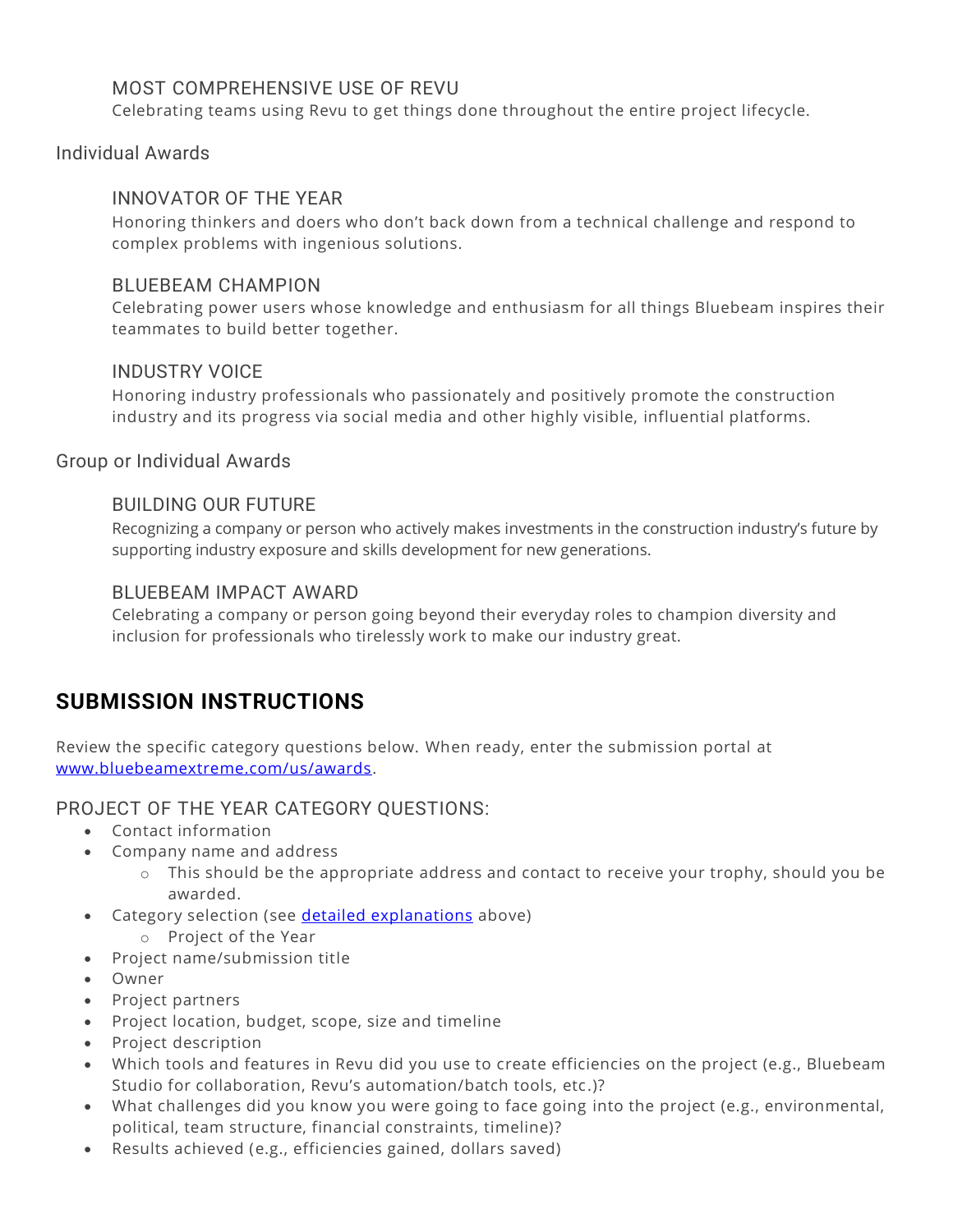# BUSINESS TRANSFORMATION CATEGORY QUESTIONS:

- Contact information
- Company name and address
	- o This should be the appropriate address and contact to receive your trophy, should you be awarded.
- Category selection (see [detailed explanations](#page-0-0) above)
	- o Business Transformation
- How did Bluebeam's products help you transform your business?
- What challenges did you know you were going to face going into the transformation (e.g., environmental, political, team structure, financial constraints, timeline)?
- Results achieved (e.g., efficiencies gained, dollars saved)

# STANDOUT BUG OF THE YEAR CATEGORY QUESTIONS:

- Contact information
- Company name and address
	- o This should be the appropriate address and contact to receive your trophy, should you be awarded.
- Category selection (see [detailed explanations](#page-0-0) above)
	- o Standout BUG of the Year
- Bluebeam User Group city
- Champion/Steering Committee information: Name(s), Company/Companies, Email(s)
- Why do you believe your group should win the Standout BUG of the Year award?
- Knowledge sharing is at the core of BUG meetings. Please describe and/or give examples of how your BUG members have applied takeaways from an impactful meeting discussion to their own work. How have your BUG members applied the value of the group's discussions back to their individual tasks or at their companies?
- Representation across multiple industry disciplines and a wide variety of companies is an invaluable aspect of the BUG member dynamic. Describe why representation and participation from different disciplines and companies is so important to your BUG. Please share a specific example and describe a time when interdisciplinary brainstorming or discussion among your BUG's members really made an impact. Was there a time when everyone walked away from a meeting with a gained perspective from another discipline?

# GROUP CATEGORY QUESTIONS:

# All Group Awards

- Contact information
- Company name, address and contact information
	- $\circ$  This should be the appropriate address and contact to receive your trophy if awarded.
- Category selection (see [detailed explanations](#page-0-0) above)
- Company description
- Company size
- Location
- Industry

# Best Internal Training Program

- Training program/scope
- Training budget (if applicable)
- Training infrastructure and delivery methods
- Evaluation/metrics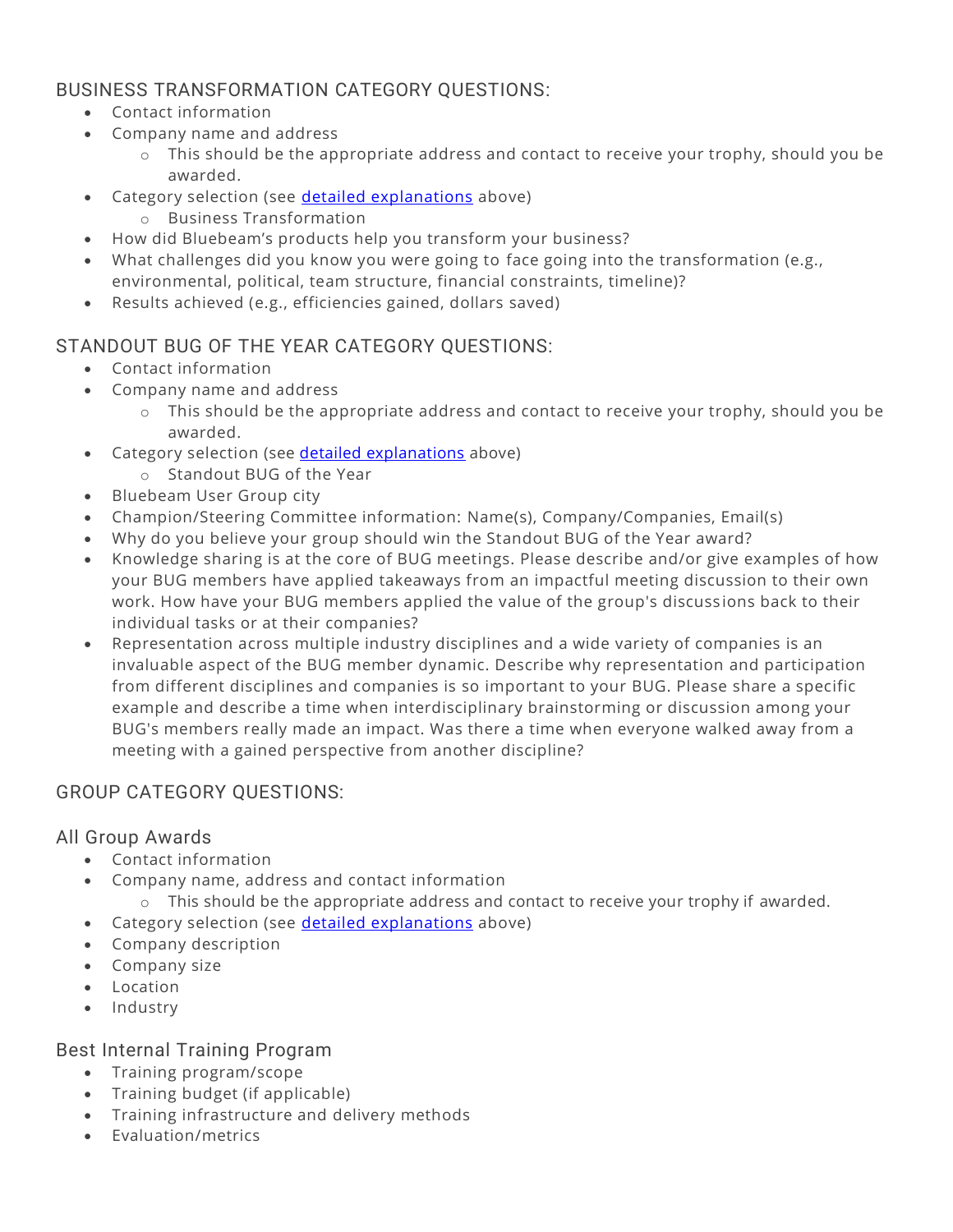# Best Academic Partnership

- What defines your company's desire to build academic partnerships?
- Describe your most outstanding academic partnership program.
- Who is involved in your academic partnership program?
- Why is your academic program important for preparing the next generation of the AEC workforce?

# Most Advanced Use of Revu

- Explain how your organization is using Revu in an advanced or unique way.
- How has this use of Revu benefited your company and produced real results?

# Most Comprehensive Use of Revu

- Explain how your company is using Revu across the entire project lifecycle.
- How has your company benefited from using Revu as an end-to-end solution?

# Building our Future

- Why does your company deserve this award?
- Who is/was involved in this work?
- What defines your company's desire to build our future?
- How are these contributions impactful to you, your company and/or the AEC community?

# Bluebeam Impact Award

- Why does your company deserve this award?
- Who is/was involved in this work?
- What defines your company's desire to make this kind of impact?
- How are these contributions impactful to you, your company and/or the AEC community?

# INDIVIDUAL CATEGORY QUESTIONS:

# All Individual Awards

- Contact information
- Company name and address
	- $\circ$  This should be the appropriate address and contact to receive your trophy, should you be awarded.
- Category selection (see [detailed explanations](#page-0-0) above)
- If submitting on behalf of someone else:
	- o Relation to the nominee:
	- o Nominee name:
	- o Nominee company:
	- o Nominee title:
	- o Nominee email:
	- o Nominee industry:

# Innovator of the Year

- What makes this person an innovator?
- How are their contributions impactful to you, your company and/or the AEC community?

# Bluebeam Champion

- What makes this person a Bluebeam champion?
- How are their contributions impactful to you, your company and/or the AEC community?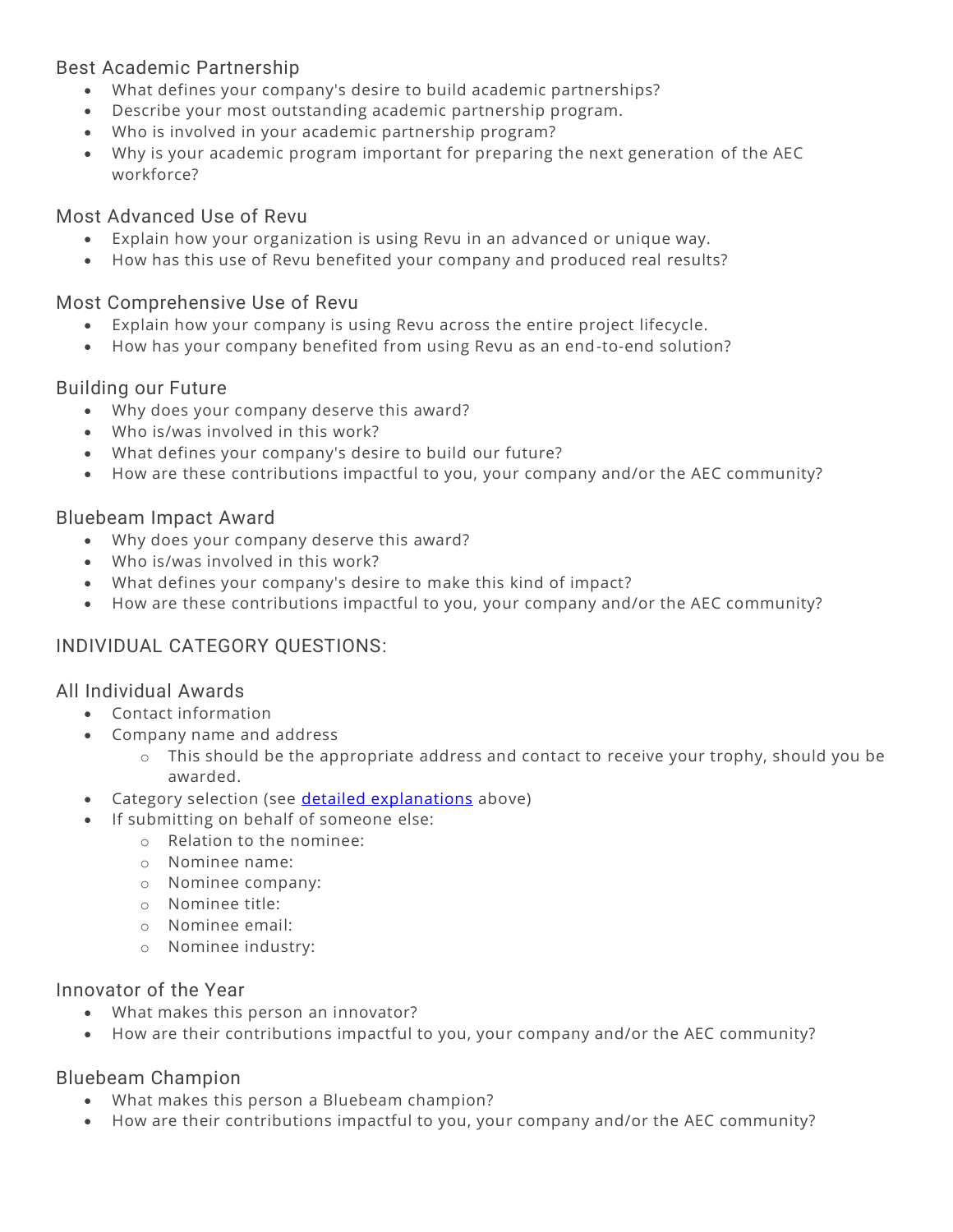## Industry Voice

- What makes this person a voice for the industry?
- How are their contributions impactful to you, your company and/or the AEC community?
- Link to their publication or platform (blog, social media, podcast, etc.)

## Building our Future

- Why does this person deserve this award?
- How are their contributions impactful to you, your company and/or the AEC community?

## Bluebeam Impact Award

- Why does this person deserve this award?
- How are their contributions impactful to you, your company and/or the AEC community?

# SUPPORTING FILES (optional, but strongly encouraged):

- Include all supporting documents (architectural renderings, PDFs , training tutorials and other documents) that highlight your submission. Accepted file formats are JPEG, PNG, PDF or DOC.
- If you need extra time to gather the supporting materials, submit for the award now and email us at [bluebeamevents@bluebeam.com](mailto:bluebeamevents@bluebeam.com) once you have the materials ready. For them to be considered in the award selection process, you must submit them by July 15, 2022.

**Before you submit your information**, we expect that your submission is approved by your employer and that you have been granted permission to use your company logo and project details for awards purposes.

# **FREQUENTLY ASKED QUESTIONS**

### **Does it cost anything to submit for an Extreme Award?**

No, submissions are free and there are no limits to the number of entries per company. So, submit one entry or dozens!

### **Do I have to attend XCON to receive an Extreme Award?**

While you are not required to attend the conference, we encourage you and your team to attend. If you are a finalist, your project and project team will be honored in front of the industry's top professionals and fellow Revu enthusiasts. It's a great opportunity to promote your company and team achievements. Plus, finalists receive complimentary conference registration\* for up to two (2) attendees.

### **When is XCON 2022?**

XCON 2022 will be held on August 23 and 24 in San Diego, CA. You can find more information on our website:<https://www.bluebeamextreme.com/>

### **How many finalists and winners are there?**

Each category may have up to three finalists. One winner will be chosen per category.

### **When are finalists announced?**

Finalists will be notified in July via email.

#### **When are winners announced?**

Winners will be announced at the conference during the Bluebeam Extreme Awards on Wednesday, August 24, 2022.